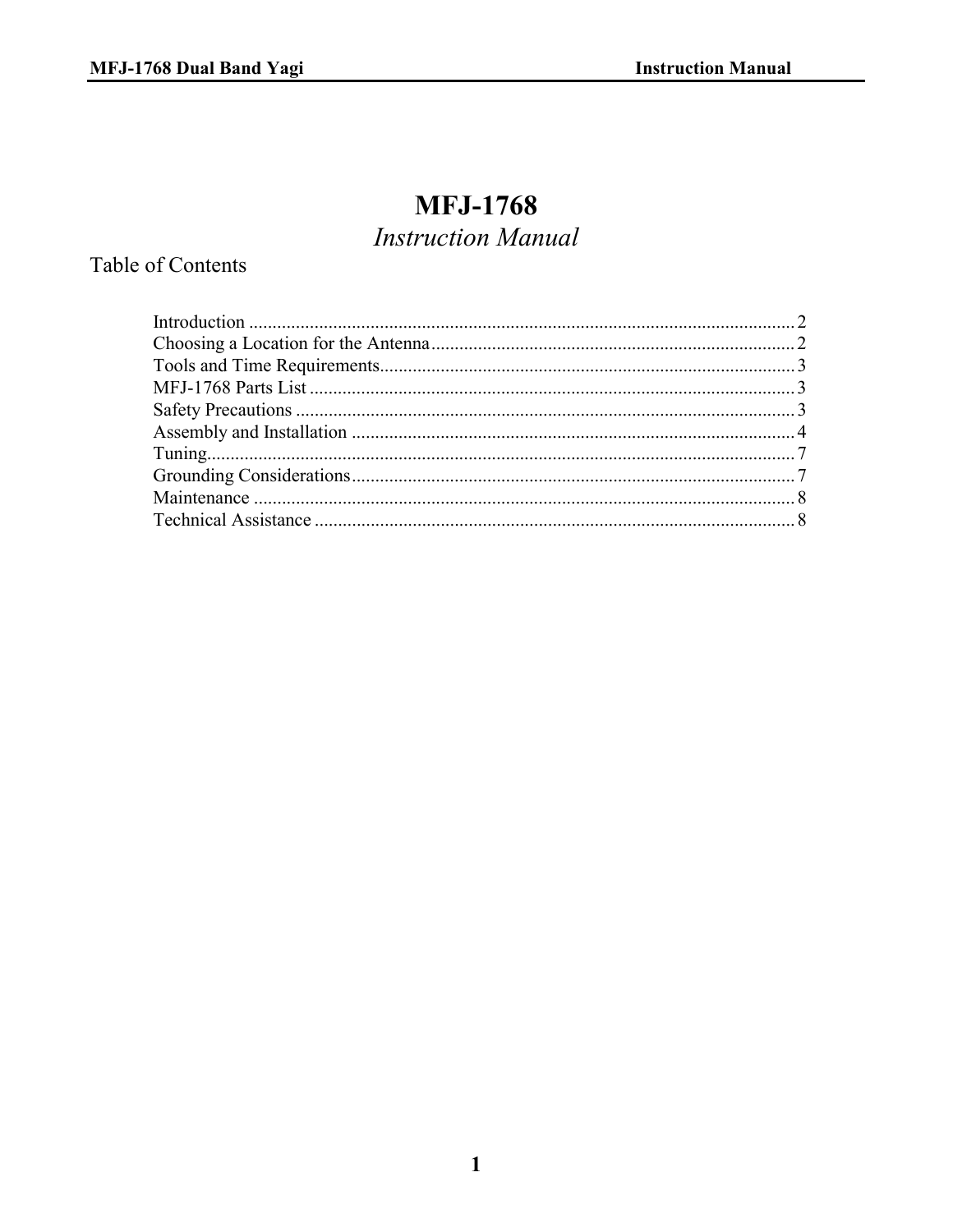## **MFJ-1768**  *Instruction Manual*

## **Introduction**

The MFJ-1768 is a National Bureau of Standards (NBS) style yagi that provides optimum gain and front to back ratio on both the 2 meter and the 70 centimeter bands. On the 2 meter band the MFJ-1768 is a 4 element antenna, on the 70 centimeter band the MFJ-1768 is a 7 element antenna. It is constructed using lightweight and strong 6061-T6 aluminum material for both the elements and the boom. The MFJ 1768 elements are insulated from the boom to eliminate the problem of poor electrical contact to the boom. This antenna uses a dual balance driven element that provides a clean pattern with minimal skewing. The antenna's 1/4" diameter driven elements provide wide bandwidth that covers both bands with a low SWR. This antenna uses a single feedline with a ferrite decoupled current balun for both bands. This technique eliminates the need for extra coax cables, and stops all the parallel RF current on the coax shield. This prevents unwanted radiation.

The MFJ-1768 is an excellent antenna for use with dual band transceivers. Since the MFJ-1768 is a dual band antenna there is no need to switch antennas when changing bands. With the use of a duplexer (such as the MFJ-916) you can connect two different radios (two different bands) to the MFJ-1768 at the same time.

#### **Choosing a Location for the Antenna**

The MFJ-1768 can be mounted on any 1" to 1 1/2" mast *(conductive or non-conductive)* capable of supporting the weight of the antenna and the torque developed by the boom*.* The MFJ-1768 can be mounted vertically (generally used for FM transmission), or horizontally (commonly used for SSB transmission).

The best performance on receiving and transmitting will be obtained by mounting the antenna as high as possible in a clear location above or away from buildings, feed lines, utility wires, and other antennas. Your ingenuity and particular circumstances will determine the final mounting method.

The MFJ-1768 is a directional antenna with a major high gain forward lobe and fewer lower gain side and back lobes. The operating frequency of this antenna is used only in line of site communication. For that reason it is best to mount the MFJ-1768 on a rotor and be able to orient its major lobe toward the desired location and obtain maximum performance. Also since the side and the back lobe exist but with low gain, it is possible to use these lobes for local area communication without rotating the antenna.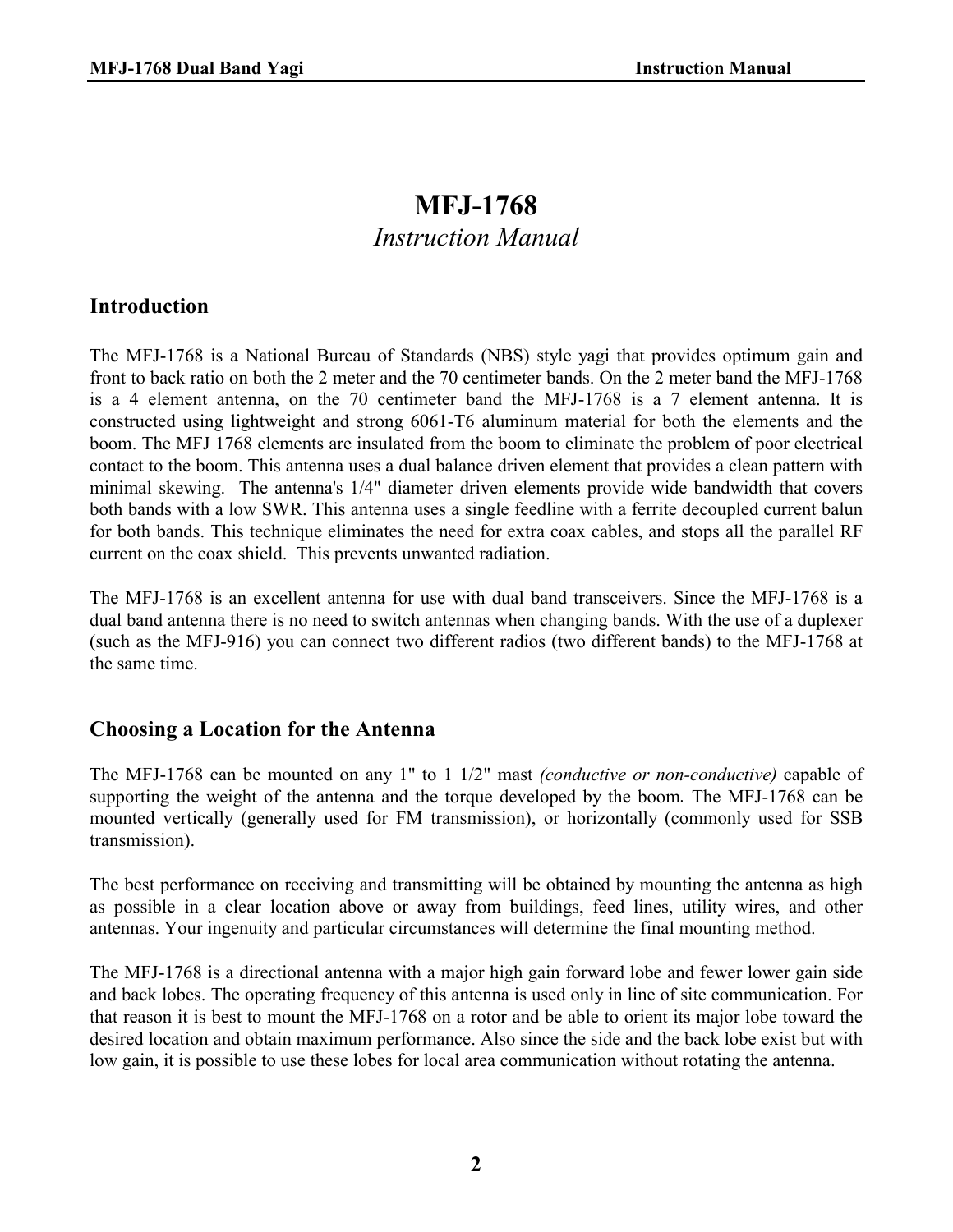## **Tools And Time Requirements**

The estimated time of assembly for this antenna (including reading time) is 1 hour.

Tools required for this antenna are as follows:

- #1 Phillips screwdriver
- 1/4" nut driver
- 7/16" open end wrench
- Push nut assembly tool (supplied)
- Eye protection
- Temporary mast and a table, or flat ground

## **MFJ-1768 Parts List**

The MFJ-1768 parts and hardware are stainless steel, aluminum, or non-corrosive material.

As you unpack your antenna you should find the following list:

- [] One bundle of long elements for the two meter band
- [] One bundle of short elements for the 440 MHz band
- [ ] One bag containing the following hardware:
	- Twenty 3/16" ID insulators
	- 30 push nuts 3/16" ID
	- Two 1 1/8" red end caps
	- One U-bolt and saddle clamp assembly
	- Push nut assembly tool
	- Two capacitor thin plates for 2 m elements
	- Two 4-40 x 1/2" SST screws
	- Ten 4-40 SST nuts
- [ ] One 1 1/8" diameter (6061-T6) aluminum tubing boom

## **Safety Precautions**

#### **WARNING**

- **This antenna is an electrical conductor.**
- **Contact with power lines can result in death, or serious injuries.**
- **Do not install this antenna where there is any possibility of contact with power cables or service drop to buildings.**
- **The antenna supporting mast and/or tower should not be close to any power lines during installation or removal in the event the system should accidentally fall.**
- **Follow the guidelines for antenna installation recommended by the U.S. consumer product safety commission.**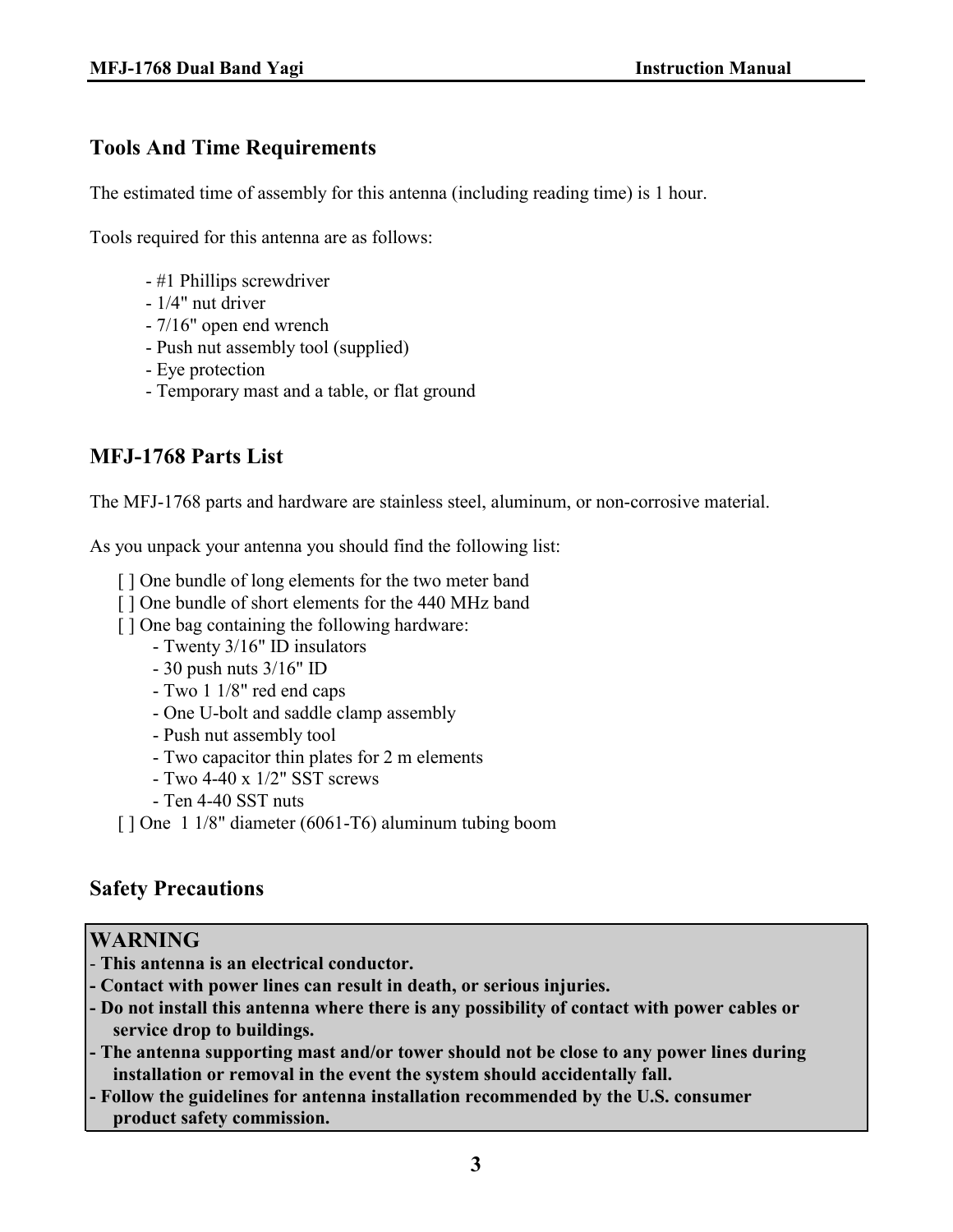- **Keep this antenna out of reach of adults, children, and animals. Any contact with this antenna while transmitting will cause severe RF burns, and voltages that KILL.**
- **Never place this antenna close to electric power lines or utility wires.**
- **Do not transmit with over 20 watts of power when people are near the antenna.**
- **Keep the antenna away from you to prevent exposure to high levels of electromagnetic field radiation.**
- **Never operate this antenna near RF sensitive medical devices such as pacemakers.**
- **Keep the feedline of this antenna away from utility lines.**
- **Be careful while climbing and carrying the antenna. It is heavy enough to cause you to loose your balance if it is handled too casually.**
- **Mount the antenna high enough so that it is out of reach of adults and children. The end of the elements can cause eye injuries, serious RF burns , or both.**

**-Make sure the mast and rotator are strong enough to support the antenna's weight and wind load of approximately 2 square feet.** 

#### **Assembly And Installation**

During assembly of this antenna refer to figures in this manual and the picture on the front cover. The assembly instructions tell you, step by step, how to install the insulators, the driven and parasitic elements, and the U-bolt assembly.

All parasitic elements, for 2 meter and 70 cm band, are color coded at their ends and alphabetically labeled on figure-1 and on figure inside front cover to facilitate the antenna assembly. Pay extreme care while assembling the antenna and always refer to the mentioned figures.

#### **Step by Step Procedure**

1- Prepare a strong mounting mast that can withstand a wind load of at least 2 square feet and permit easy installation. Set up a table or other stable support.

2- Sort out parts you have unpacked into groups of similar parts. These consist of:

- [] twenty 3/16" ID black insulators
- [ ] 30 push nuts 3/16" ID
- [ ] One U-bolt assembly
- [ ] Two capacitor thin plates for 2 m elements
- [ ] Two 4-40 x 1/2" SST screws and ten 4-40 SST nuts
- [ ] One 1 1/8" diameter (6061-T6) aluminum tubing boom with matching network and SO-239 connector on an "L" bracket (*pre-assembled*)
- [] One bundle of long elements for the two meter band

#### **GROUP 1**

| - Two 19 $1/4$ " x $1/4$ " long tubes |  |
|---------------------------------------|--|
|                                       |  |
|                                       |  |
|                                       |  |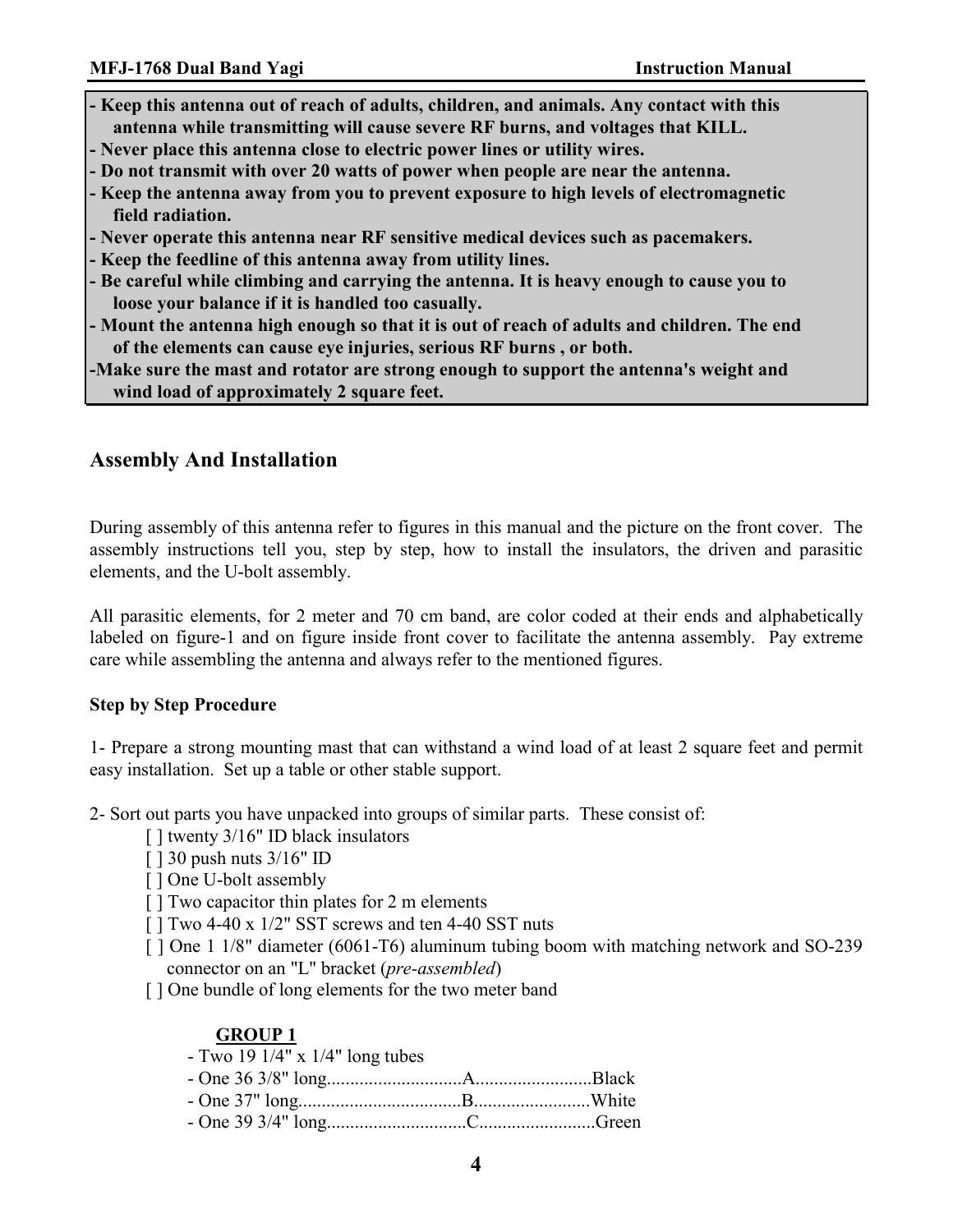[] One bundle of short elements for the 440 MHz band (eight of them)

| <b>GROUP 2</b><br>- Two 6 $3/8$ " x $1/4$ " short tubes                |              |                                   | .Red<br>.Yellow<br>Black<br>Green.                                           |                                                                                            |
|------------------------------------------------------------------------|--------------|-----------------------------------|------------------------------------------------------------------------------|--------------------------------------------------------------------------------------------|
| Group 1<br>A٠<br><b>Black-</b><br>B<br>White<br>Green<br><b>FIGURE</b> | $19-1/4$ (2) | $36 - 3/8$<br>37"<br>$39 - 3/4$ " | Group 2<br>D Red<br>Yellow<br>F<br><b>Black</b><br>G<br>White<br>H.<br>Green | $6 - 3/8$ " (2)<br>$11 - 3/8"$<br>$11 - 1/2"$<br>$11 - 7/8"$<br>$11 - 5/8"$<br>$13 - 3/4"$ |

3- Insert eighteen of the 3/16" ID black insulators using your thumb into the designated holes on the sides of the 1-1/8" boom.

#### **Refer to figure on inside front cover and figure 2 to locate the designated holes and the installation example**

- 4- Lay the antenna boom on a flat surface, a table perhaps, with the feed plate facing up.
- 5- Refer to Figure 3 and start the assembly of the driven elements as follows:

#### *A- The 2 meter driven element:*

Align the holes drilled on the end of a 19 1/4" x 1/4" tube with the 4-40 screws located on the rear end of the feed plate ( *see figure 3 for exact location* ). Insert the 4-40 screws into these holes. Thread 4-40 nuts over the two screws and tighten to ensure good connections. Repeat the same procedure for the remaining 19 1/4" x 1/4" driven element.

#### *B- The 440 MHz driven element:*

Align the holes drilled on the end of a  $6\frac{3}{8}$ " x  $1/4$ " tube with the 4-40 screws located on the front end of the feed plate ( *see figure 3* for exact location ). Insert the 4-40 screws into these holes. Thread 4-40 nuts over the two screws and tighten to ensure good connections. Repeat the same procedure for the remaining 6 3/8" x 1/4" driven element.

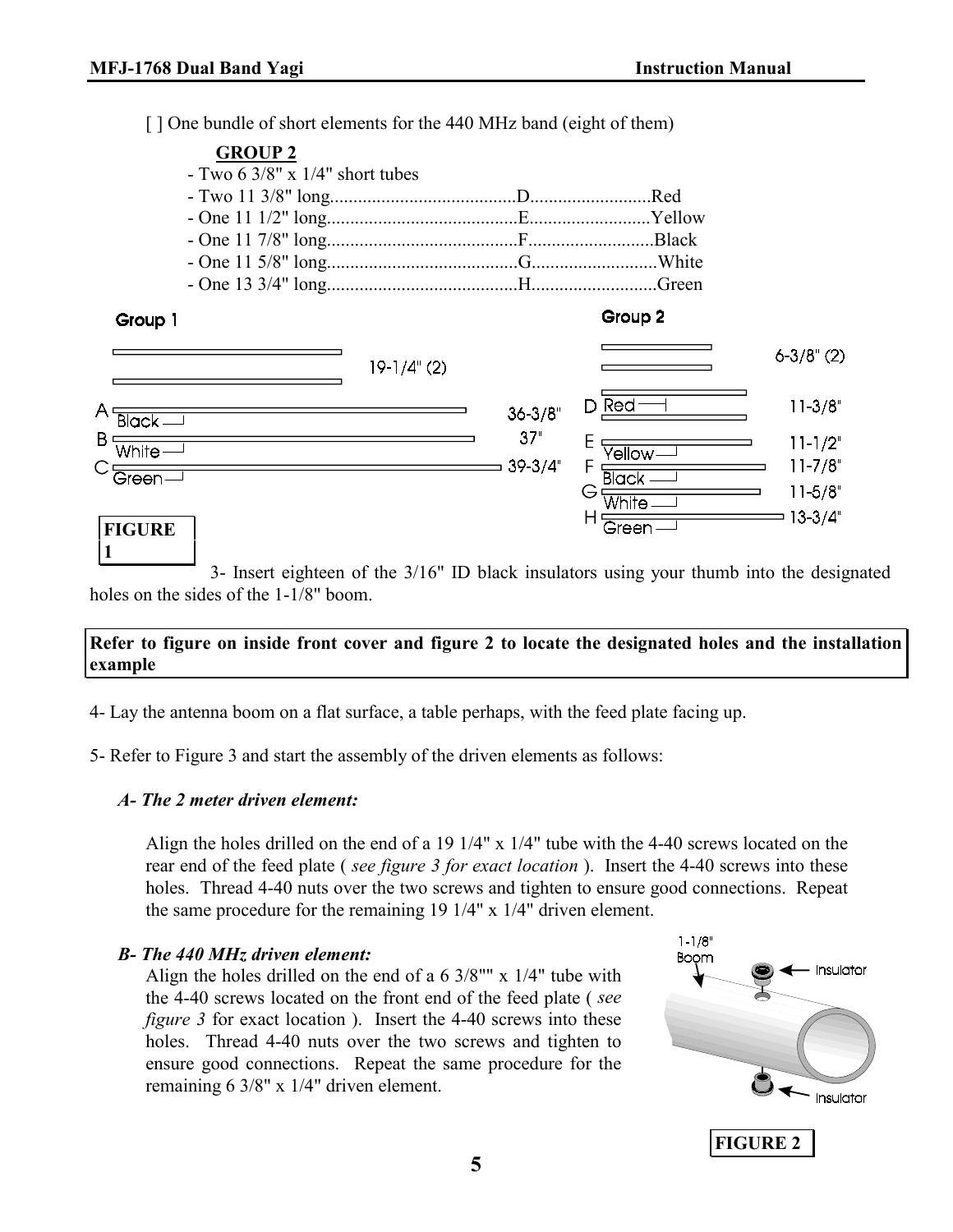

**Refer to figure 4 and figure 5 and start the assembly of the parasitic elements** 

6- Assemble one push nut on each of the parasitic elements of both groups (labeled A-H) *using the provided tool*. Slide the push nut until it reaches the first mark on the element (see figure 4.)

**WARNING:** *If you passed the mark, do not try to slide the push nut backward. Sliding the push nut backward will tend to damage it, instead slide the push nut all the way off then reinstall it. Note: Extra push nuts are provided for replacement of damaged ones.* 

#### **Note : for section 7 and 8 refer to figure 1, figure 4 and figure 5 while assembling**

7- Insert element "A" ( black end ) from GROUP 1 into its designated hole in the boom, as shown in the figure on the inside front cover. Assemble another push nut from the other side ( see figure 4 and figure 5 ), and slide it until it reaches the 3/16" black insulator. Make sure that the element is secured in place with minimum free play .

8- Repeat the previous procedure for the remaining elements from GROUP 1 and GROUP 2. See inside front cover and figure 1 for full detail on hole positions, elements locations, color code, and alphabetical label.

9- After installing all the parasitic elements, insert the U-bolt in its designated holes keeping in mind the polarization of the antenna (see figure 6).

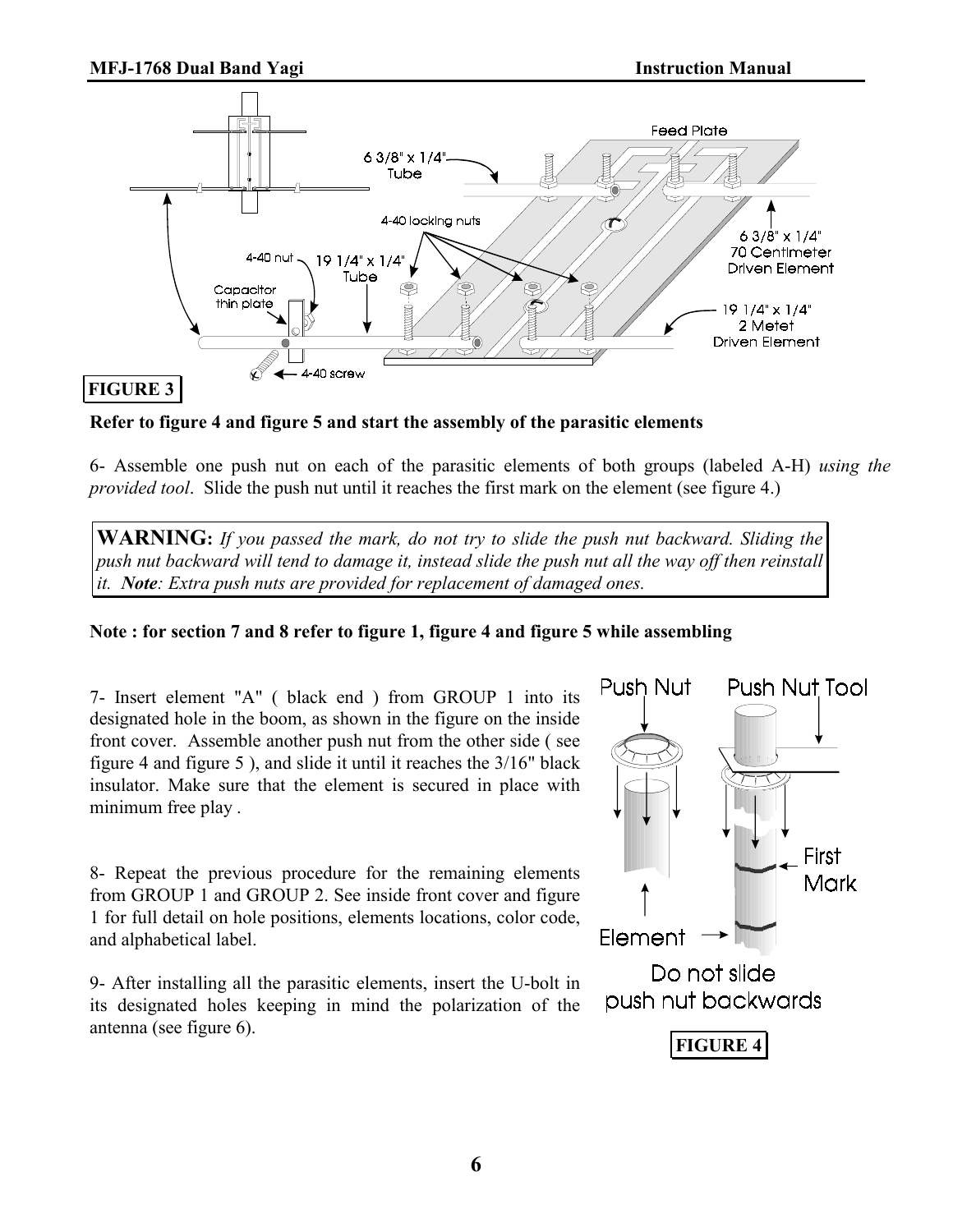

10- Lay the antenna on a flat surface to install the thin capacitor plates for the 2 meter driven elements. Insert a 4-40 x 1/2" screw through the hole located in the middle of the element, pass it through a thin capacitor plate. Thread a 4-40 nut on the screw and tighten. Repeat this procedure for the second driven element (see Figure 3).

#### **IMPORTANT: Make sure the capacitor thin plates form a 90 degrees angle with the 2 meter driven elements**

11- The antenna is ready now to be mounted on the permanent mast and ready to be used on the air.

### **Note: Make sure to dress the feed coax cable along the boom and run it along the permanent mast. Hold it in place using either electric tape or black cable ties**

## **Tuning**

The MFJ-1768 is pre-tuned on both bands, additional tuning is not required. The antenna bandwidth is very wide, it covers the entire 2 meter and 70 centimeter band with an SWR less than 2:1.

## **Grounding Considerations**

Although this antenna is designed to operate efficiently without the requirement of an earth ground, SAFETY GROUNDING MUST STILL BE PROVIDED to protect equipment, property and persons from the hazards of lightning strikes and other weather related electrical discharges. In addition the coaxial cable feeding the antenna should have the shield grounded to eliminate the risk of any indoor equipment failure from allowing hazardous voltages from appearing indoors and creating a shock hazard.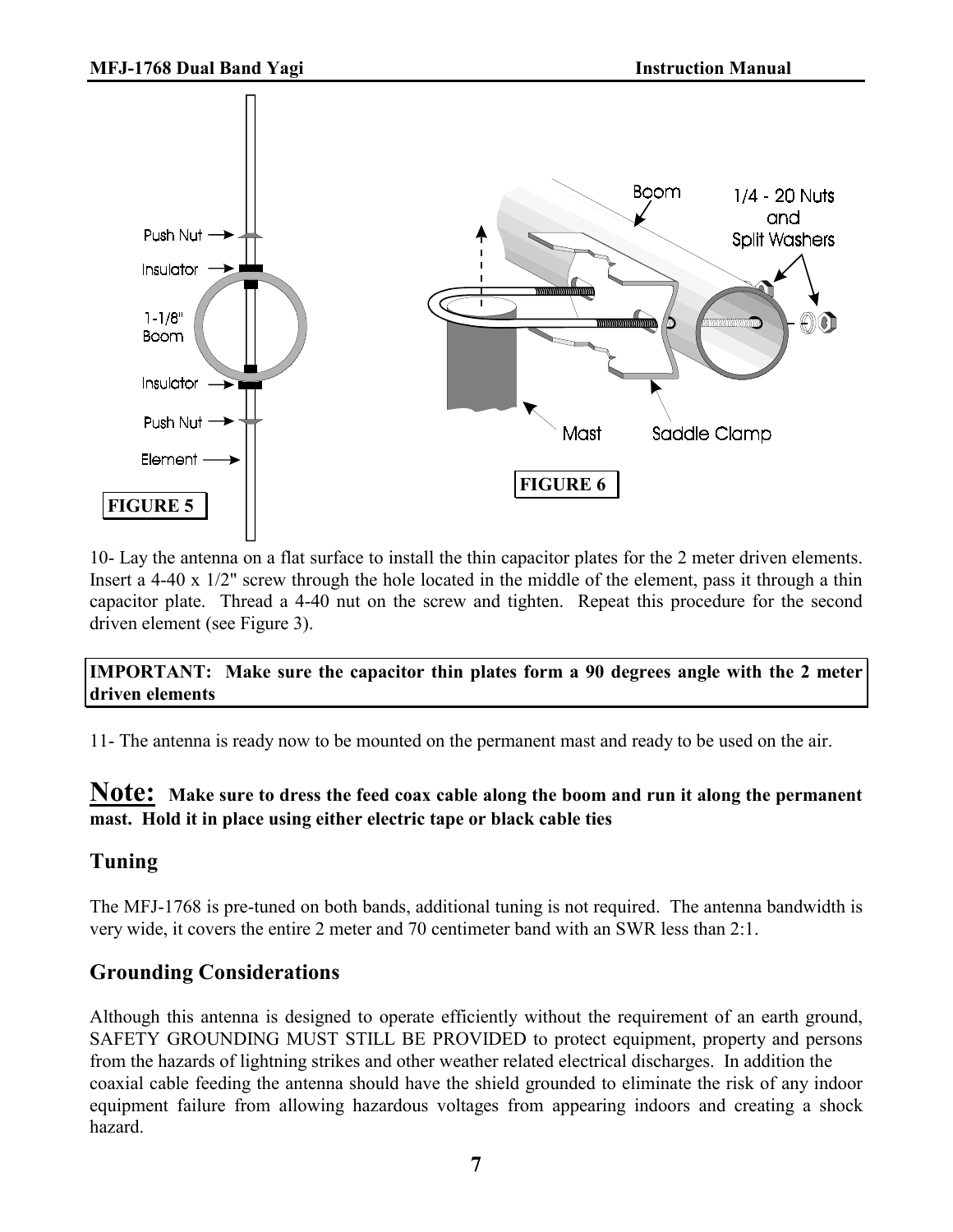Adequate protection can be accomplished by grounding the shield of the coax where it enters the building to a good earth ground or directly burying the cable in the earth for several feet before it enters the building. The coaxial cable should be totally disconnected from the station during threatening weather conditions for maximum lightning protection.

A less effective method of protecting station equipment is to install an in-line coaxial lightning arrestor with a heavy duty ground wire to a suitable earth ground, or a safety switching system as part of the basic ham station equipment.

## **Maintenance**

Your antenna is constructed of heavy duty non corrosive materials and should withstand normal climates for many years. The use of some type of coaxial connector moisture protection is recommended at the bottom coax connection and also around the center-feed connections, especially in coastal areas where salty mist is commonplace.

GE makes a pure silicone grease called **"SILICONE DIELECTRIC COMPOUND"** that can be applied SPARINGLY to the threaded area of the female connector. This compound, or even a clear silicone heat sink compound, will prevent moisture from entering the connector through the threads and protect the connectors from corrosion. THIS IS THE SAME TYPE OF SEALER THAT COMMERCIAL ANTENNA INSTALLERS AND CATV COMPANIES USE WITH GREAT SUCCESS.

A less desirable, but still adequate sealer is the automobile seam sealer commonly sold as "coax seal". This is a pliable black sealing compound.

When installing any "coax seal", NEVER completely cover the barrel of the coax connector. The sealer should ONLY be placed near the junction of the threaded part of the chassis connector and the knurled area of the male connector. This will leave the bottom of the male outer sleeve open and permit the connector to "breathe" so it does NOT collect moisture!

## **Technical Assistance**

If you have any problem with this unit first check the appropriate section of this manual. If the manual does not reference your problem or your problem is not solved by reading the manual you may call MFJ toll-free at 1-800-647-TECH (8324). Outside of the continental U.S.A. call 601-323-5869. You will be best helped if you have your unit, manual and all information on your station handy so you can answer any questions the technicians may ask.

You can also send questions by mail to MFJ Enterprises, INC., PO. Box 494, Mississippi State, MS 39762; by FAX to 601-323-6551 or on Compuserve at 76206.1763@Compuserve.com. Send a complete description of your problem, an explanation of exactly how you are using your unit and a complete description of your station.